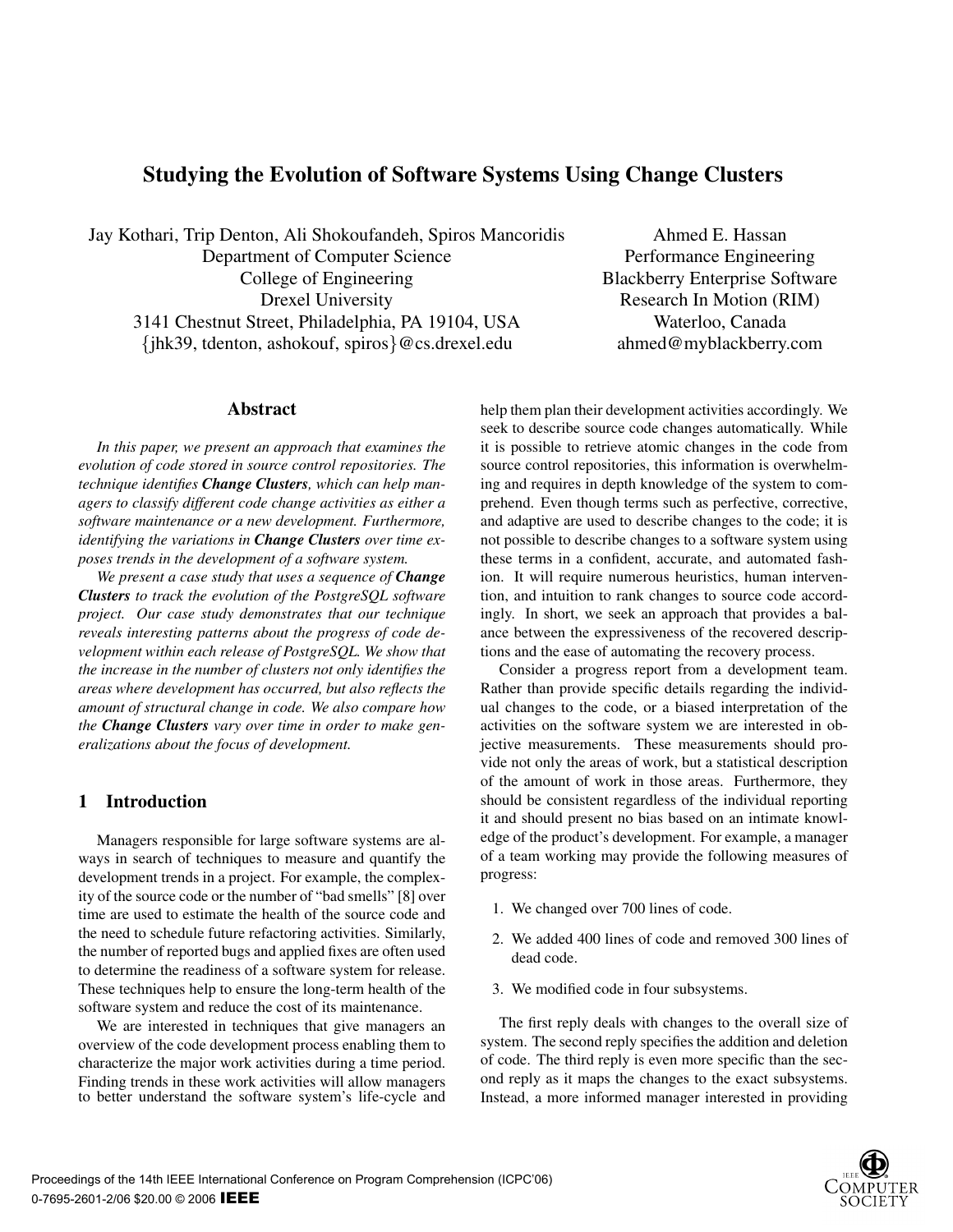a more informative description of the progress of his team might say:

- 1. All the development that has occurred can be categorized into four distinct areas. Furthermore, for each of these areas, there is one change that best represents all the changes that have been applied to the system in that particular area.
- 2. One of the areas where development occurred is software maintenance since we have seen areas very similar to it previously. However, since we have not previously seen areas similar to the other three areas we found, they are clearly new development.
- 3. By associating every change that was applied to the system during this phase we can find a distribution of change activities and by proxy, efforts. We can also determine how much overall maintenance occurred versus new development.

This reply groups the changes under four different change categories, classifies all the changes under those categories, and presents the distributions of all the changes that were applied to the system.

Our approach examines the temporal evolution of code stored in source control repositories. It employs the notion of "canonical sets" to identify a subset of *Canonical Changes* that best represent the modification activities within a time period. These *Canonical Changes* act as central points for all of the modifications applied to a system in a given time period, inducing a clustering of all of the modifications. We call the created clusters – *Change Clusters*.

Using this clustering we can discover the distribution of effort across the various change categories. For example, even though our canonical set analysis may identify 10 different change clusters during a time period, it may be the case that most changes belong to one or two clusters and the other clusters contain very few changes. By studying the distribution of effort, managers can discover if their team is spread thin focusing on too many areas or they are focused on a small number of tasks. Our method produces these unbiased and statistical measurements automatically.

The organization of the paper is as follows. Section 2 motivates our work and presents metrics that will be used to study evolution and trends in the life-cycle of software systems. Section 3 describes an overview of the code development process. We present source control systems that are used for large software projects and give an overview of the type of data stored in them. Section 4 introduces canonical sets and explains how they are used in our analysis. Section 5 details our approach and the techniques used in our analysis. Section 6 presents a case study, which explores the applicability of our approach using the PostgreSQL open source database project. Section 7 discusses related work. Section 8 presents possibilities for future work. Section 9 concludes the paper.

## 2 Motivation and Expected Outcomes

A software system undergoes many changes throughout its lifetime. In this paper, we study the changes applied to the source code that add new functionality, enhance current features, and fix bugs. Using canonical sets and clustering techniques we answer several questions that aid in observing the development trends of a software system and planning future development activities. The following is the list of questions:

- 1. How many distinct categories of work were there in a specific phase of development, or specific period of time?
- 2. Compared to the work completed in the previous period, what are we working on now? If we have shifted our efforts, where have they been shifted to?
- 3. What categories of work have been introduced in the current time period? Are these the introduction of new features or reimplementation of code? How many areas have undergone maintenance, and what are those areas?
- 4. How much effort has been placed in each of the categories of work of the current period? How much of this effort is maintenance and how much is new development?

The answers to these questions will help identify trends in the development process and provide a succinct overview to characterize the efforts of the development team.

Our approach permits us to identify canonical changes in partitions (periods) of the lifetime of long lived projects. These canonical changes represent the main categories of changes. Using clustering techniques, we classify all other changes in a time period as being similar to one of the identified canonical items. This classification causes the creation of "Change Clusters" that group changes of a time period into clusters of similar changes. We can then compute and study the following metrics to support a manager's inquiries:

• Number of change clusters within a time period: By studying the number of change clusters per time period, we can determine how many activities the development team was focused on. For example we would expect the number of change clusters to spike immediately after a release with a steady decline as it approaches the next release. This would indicate that developers are introducing new features as releases approach.

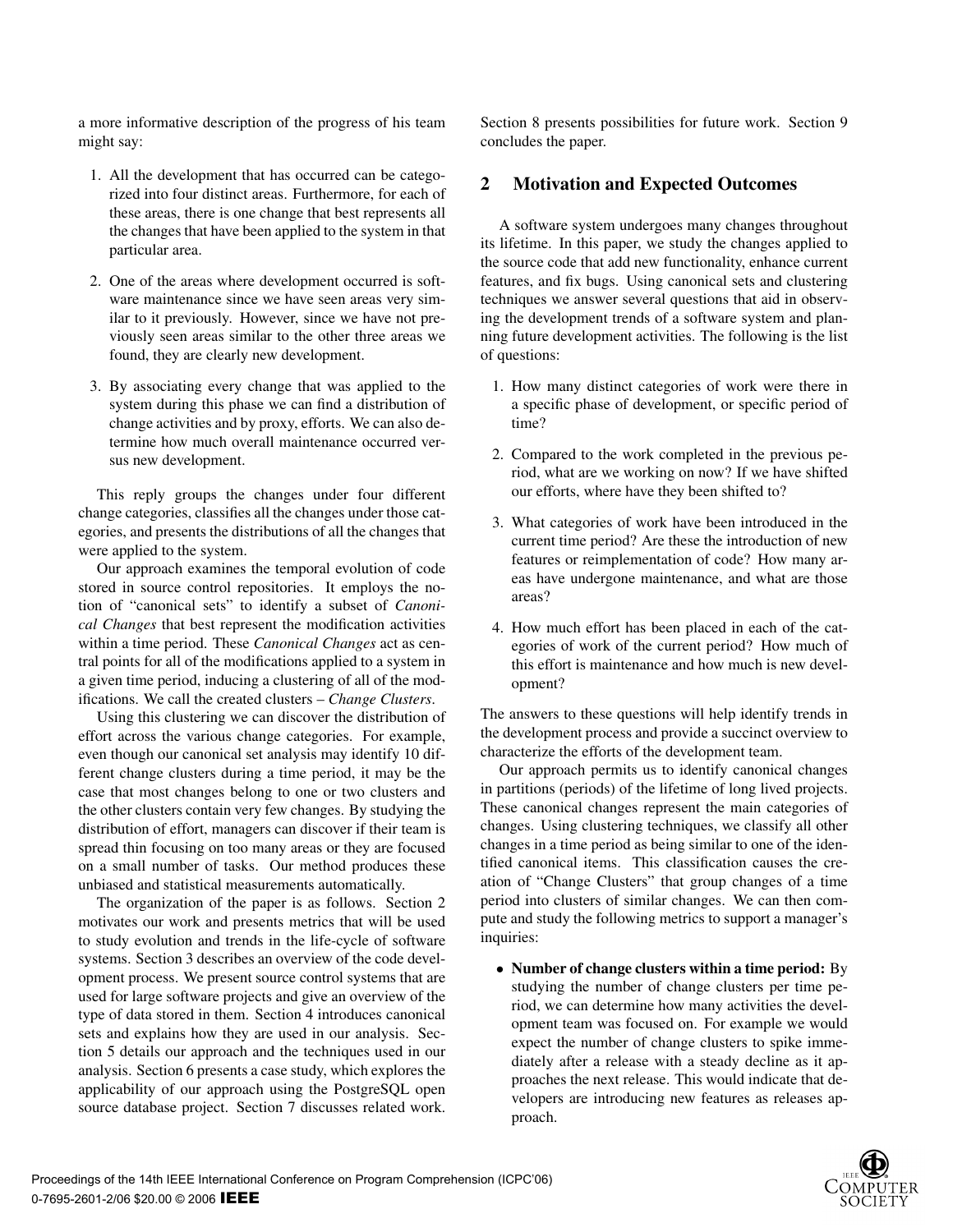- Number of new change clusters within a time period relative to the previous time period: By studying the new change clusters relative to the previous time period we can identify stable areas of development. A cluster that is consistently present from one period to the next, the cluster can be inferred to be under constant maintenance.
- Number of new change clusters within a time period relative to all prior time periods: By studying the number and nature of new change clusters over time, we can determine when new features are being added, features are being reimplemented, or maintenance work is being performed. We would expect to see a downward trend in these numbers unless several new features are being added or many partially implemented features are being completed.
- Distribution of changes in a time period between the identified change clusters: By studying the distribution of changes we can see how many changes fall into each cluster and determine how much change is represented by new or old work. For example, although our analysis may reveal that a time period has a large number of distinct change clusters, by studying the distribution of changes we can recognize that the development team is performing maintenance activities and that each change cluster contains a small number of changes. Furthermore we are able to quantify not only the effort placed in each cluster, but also classify the amount of work completed as new feature implementation or maintenance.

## 3 Code Development Process

Source control systems are used extensively by large software projects to control and manage their source code [24, 27]; examples are RCS [27], CVS [4, 7] and Perforce [22]. These systems help coordinate the development process between various members of the team and provide the ability to restore the source code to its state at any given time in the past. For example, developers can retrieve a source code file that is no longer part of the project or roll back to a previous version of a file if they discovered that their changes are inappropriate or are too complex to maintain and understand. Furthermore, source control systems provide tools to reconcile changes made by developers working simultaneously on the same file.

The repository of a source control system usually tracks the creation, and initial content of each file. In addition, it maintains a record of every change to a file. For every change, a *modification record* stores the date of the change, the name of the developer who performed it, the specific

lines that were changed (added or deleted), and a detailed explanation message entered by the developer giving the reason for the change. Using the information stored in the source control system, we can also recover change sets (files that were changed together by the same developer within short time frame). We recover for selected time periods, change lists, which are the lists of all the changes applied to a system, in the order that they were applied.

Our analysis uses the information stored in source control repositories to characterize time periods within the lifetime of a project. Our analysis also compares work done during a specific time period to work done in prior time periods. The data used in our analysis is recovered from source control systems using techniques documented elsewhere [13].

An assumption of our analysis is that each change set contains only changes that are related and focuses on a specific area of work. In principle, it is possible that a developer may "check in" several unrelated files together, though this occurs rarely. This is a reasonable assumption based on the development process employed by the studied open source projects and discussions with open source developers [2, 17, 29]. In most open source projects, access to the source code repository is limited. Only a few selected developers have permission to submit code changes to the repository. Changes are analyzed and discussed over newsgroups, email, and mail lists before they are submitted [3, 18, 31]. This review process reduces the possibility of unrelated changes being submitted together. Moreover, the review process helps ensure that changes contain all relevant files.

#### 4 Computing Canonical Changes

Our technique for computing canonical sets is described in our previous work [25], where we presented a framework for reducing a set of features to a smaller subset called the stable bounded canonical set. In the context of change lists we refer to this subset as the canonical changes. The set of canonical changes contains changes that are as dissimilar as possible and best represent the changes not contained in that set. More formally, our notion of the canonical set is the subset with the following properties; members of the set are minimally similar, members of the set are maximally similar to changes not in the set, and members of the set are maximally stable (according to some measure).

The canonical set is a representative subset obtained through an optimization process that takes into account the structure of the relationships between the changes. The structure of the change lists is encoded into a graph where each change is represented as a vertex. Edges have weights corresponding to the similarity between their vertices as measured by the method described in Section 4.1. The

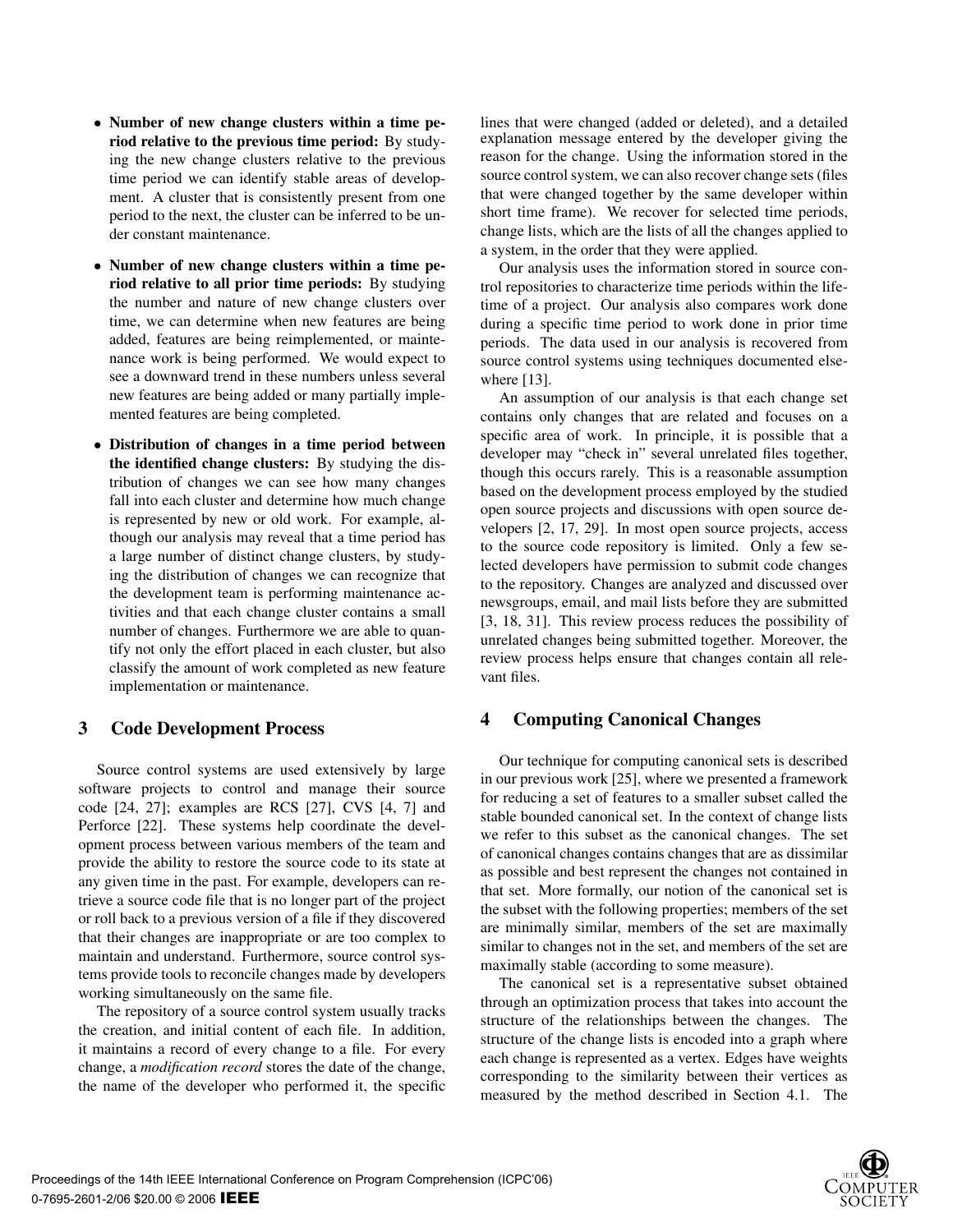

**Figure 1. Canonical Set Edges: Intra edges are denoted by red, Cut edges are denoted by blue.**

framework permits a weight to be associated with each vertex that indicates the relative stability of the vertex. For the work described here, we assign equal weights to all of the vertices. All changes are considered equally stable and hence equally important.

To formulate the problem, we refer to edges that have both endpoints in the canonical set as *intra* edges (See Figure 1). We refer to edges that have one endpoint in the canonical set and the other outside of it as *cut* edges. The canonical set can then be described as the subset of vertices such that the sum of the weights of the intra edges is minimized, the sum of the weights of the cut edges is maximized, and the sum of the weights of the vertices in the canonical set is maximized. Thus the canonical set is a subset of the vertices in the graph that best represents the graph with respect to the similarity and stability measures.

Graph optimization problems such as this are known to be intractable [10]. The work of Goemans and Williamson [11] on the MAX-CUT problem in graphs showed semidefinite programming (SDP) relaxations to be useful in obtaining improved approximation algorithms for several optimization problems. Using similar techniques, we formulate the canonical set problem as an integer programming problem, and then relax it to a semidefinite program. We then use an off-the-shelf SDP solver [28] to find an approximate solution. For details of this procedure the reader is referred to our previous work [20, 6, 5].

#### 4.1 Similarity Measure

In order to compute the similarity between commits we considered the Jaccard coefficient. The Jaccard coefficient is a measurement of asymmetric information on binary variables. For our purpose we compute the coefficient as:

$$
J(X, Y) = \frac{|X \cap Y|}{|X \cup Y|}
$$
  
present individual con

where  $X$  and  $Y$  represent individual commits. That is, they are sets of files representing a single commit. We compute are sets of files representing a single commit. We compute the similarity for each pair of commits in order to obtain the similarity matrix for the calculation of the canonical set.

#### 4.2 Application of Canonical Sets to Change Lists

In order to gain a better understanding of how canonical sets can be applied to change lists, let us consider an example of changes applied to a software system. Given  $m$  unique changes applied to a system listed as the files altered as part of that change, we can compute a similarity of that change to all the changes that occurred during that time frame. We list these similarity measures in a  $m \times m$ matrix where the diagonal is perfect similarity. Each row and column represents a different change. The measures are computed using the Jaccard coefficient.

We then compute, based on this matrix of similarity measures, the canonical changes of the period. We do not define a minimum or maximum number of changes to find, and leave that determination up to the canonical set solver. This is very important in that we are told how many changes, from the given set of changes, are needed to represent all the changes that took place during the period. It is important to note that the canonical changes are actual changes that were applied to the system.

Returning to our example of the changes applied to a software system we may find that all the changes are very dissimilar, and have no files in common. Such a situation would cause our solver to give back the entire set of changes as canonical as it would require all the changes to represent the entire set. On the other hand, if the majority were very small changes that contained only a few files in each change and one very large change that incorporated all the files of the other changes, then our solver would provide us with that one large change as it best represents the entire set of changes. However, none of these two cases is likely since similar features are implemented with common files based on practices of code re-use and modularity [21], resulting in the localization of changes into sets of files.

### 5 Approach

In this section we define our approach to analyze source control repositories to extract the evolution of large software systems. Using the lists of changes applied to a software system over its development life-cycle we aim to answer several questions. Finding the canonical changes helps us to answer these questions about the life-cycle of a software system.

Firstly, we wish to determine the types of changes that were made during each period of the software's development. We identify the length of the period, and obtain the changes applied to the system during each period.

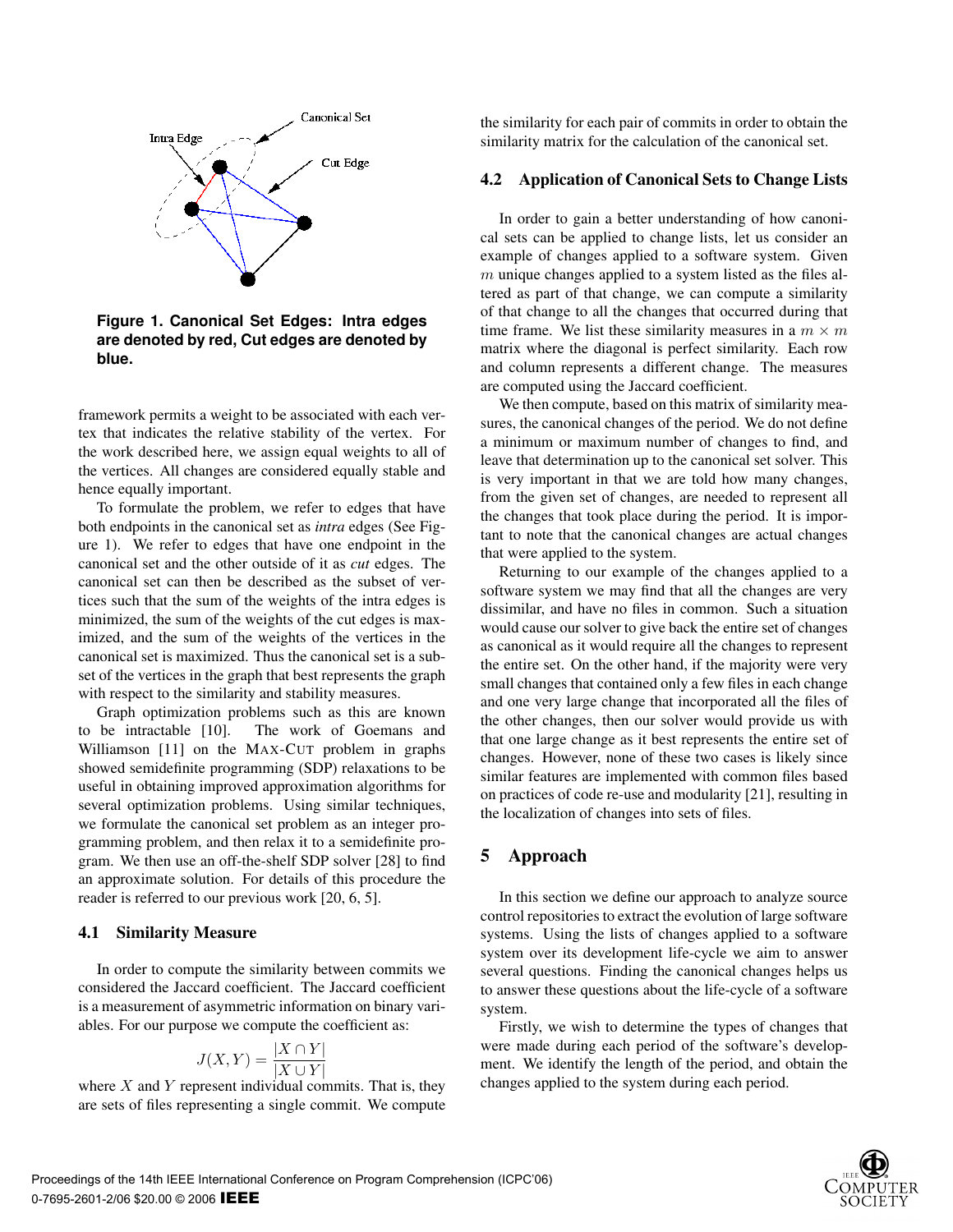As compared to the work presented by Hassan and Holt [12], we base our work on the idea that the length of different periods need not be constant. We can divide the lifetime of a software system into successive periods of time as week, month, year, or any arbitrary time frame. In the context of our approach we chose periods of 3 months, where periods are defined as development up to the time in consideration.

Following partitioning the development life cycle of the system into periods, we compute the canonical changes of the period using the Jaccard similarity measure. The canonical changes represent the main types or clusters of changes.

Furthermore, the advantage of finding the canonical changes as opposed to a histogram of files represented in each change is that the canonical changes actually represent all the changes of the period that have been applied to the system. A histogram, on the other hand, simply measures the frequency of files in each change.

It is also important to note that the number of changes applied to a system does not skew the results of the canonical changes, a very important feature of our approach. For example, consider two sets of developers working on the same features; one commits their changes to a source control repository frequently, the other does not. Assume that both groups are working on the same general areas, and the frequently committing group has 200 commits in the period, whereas the other has 50. In both cases the approach of taking the canonical changes will provide us with the same general clusters. The importance of this is even more exaggerated and likely when there are many developers working on different areas of a project in the same period with different styles of commit. Given a mix of developers, some who commit frequently, and others who do not, if we were to use the approach of a histogram we would have an inflated sense of importance on the areas that the developers who committed frequently worked on. Using canonical changes we would obtain the same change clusters regardless of the frequency of commits.

Next, using a clustering technique, we determine the distribution of the changes that were applied to the system with respect to the canonical changes of each period. That is, we classify all the changes that are not canonical in a period as being in one of the change clusters associated with a canonical change. We use the Jaccard similarity once again to determine the change clusters to which each change belongs by associating each change with its nearest neighbor in the set of canonical changes. This gives us not only the change clusters and the size of each cluster, but by proxy, a measure of effort distribution.

In order to determine if a change cluster is new, we see if the same cluster or a similar cluster has been represented in a previous period. We determine this by counting how many of the canonical changes of a period have been previously represented. For each period, we compare its canonical changes with the canonical changes of every period previous to it, and compute the canonical changes of the union of the canonical changes of those two periods. Based on the results of these period-by-period comparisons, we can determine if a change cluster has not been previously seen, indicating new feature development, or significant reimplementation of code. We refer to these changes as new change clusters over time.

Similarly, we can determine whether the focus of the development from one period to the next has changed. Not only can we observe that from one period to the next the focus of development went from maintenance to new development, but we can state that the focus of development went from maintaining a particular set of features, and developing another set of new features, to maintaining another set of features. We compute the new change clusters relative to the previous period, which indicate a stability of development, as mentioned. If from one period to the next the change clusters remain constant, the development is fairly stable; however, if they shift, and we see a significant number of new canonical changes relative to the previous period then we can assume the focus has changed. In addition, if we have an intersection of change clusters over time and relative to the previous period we observe the implementation of new features.

Based on these findings, we are able to make conclusions regarding the development life cycle of a software system as well as draw conclusions regarding it without having previous knowledge of the system. We can then go to the revision history, and corroborate this information to see what new features have been implemented. In the following section we provide a case study of PostgreSQL, where we use this approach and justify our conclusions with the development history.

# 6 Case Study

To demonstrate the feasibility of our approach, we analyzed the software life-cycle of the open source objectrelational database, PostgreSQL. PostgreSQL is marketed as an alternative to commercial database systems such as MSSQL and DB2, as well as a more robust option to other open source systems like MySQL and Firebird. Our analysis of PostgreSQL begins with its first formal release, version <sup>6</sup>.0. Previous to that release, PostgreSQL was referred to as Ingres.

In evaluating PostgreSQL, we chose to use periods of three months to find canonical changes. We experimented with various other time frames and found that a time frame shorter than 3 months (1-2 months) produced similar results, whereas a longer time frame did not provide sufficient information to draw conclusions about the progress of the development of PostgreSQL.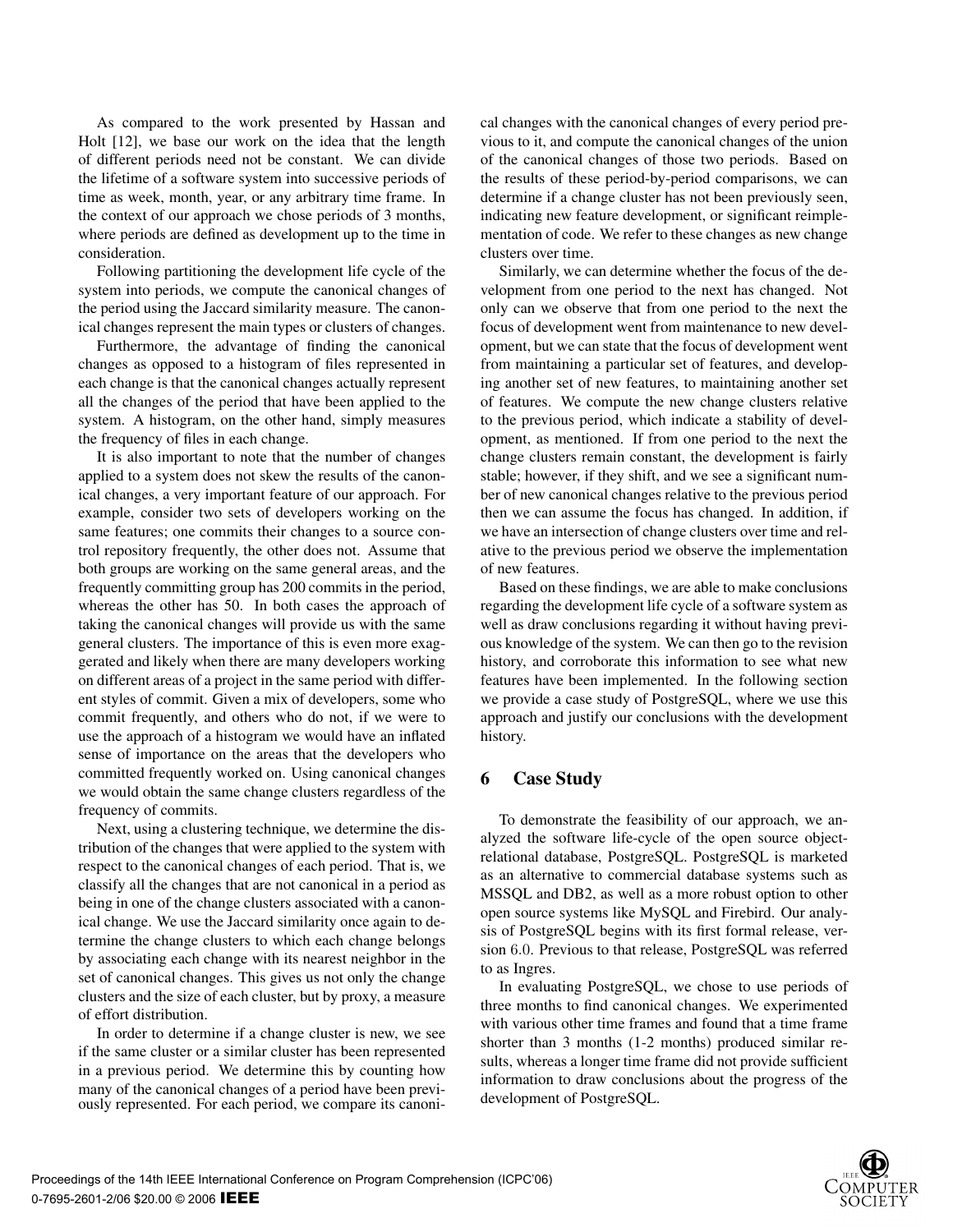Given the list of all changes, in the form of the set of all CVS source code commits for a given time period, we computed the canonical changes. This is the set of changes such that the individual changes in that set are most dissimilar to one another, and also have the property that they are very similar to changes not in the set. In other words, the canonical changes for a period is the smallest set of changes that best characterizes all the changes of that period.



## **Figure 2. Number of Identified Change Clusters of PostgreSQL by Period**

Figure 2 shows the number of change clusters that our approach identified for each development period in the lifetime of PostgreSQL. The figure lists the major release number for each corresponding period. The number of change clusters reveals the varying amount of change activities during each time period. We did not restrict our canonical solver to return a specific number of canonical changes. Instead, the returned canonical changes that form the basis of the change clusters are due to the inherent relationship between changes during the development process during each time period.

To uncover any overall global trends in our results, we fitted linear and polynomial (of degree 6) trendlines to our data. The linear trendline (dotted line) shows a slight downward trend. This indicates that PostgreSQL's development activity has remained active over time at a reasonably constant rate. Examining Figure 2, we note that the polynomial trendline (solid line) shows a similar trend except toward the <sup>7</sup>.<sup>2</sup> release where we see a decline in the number of canonical clusters. We believe this decline is likely due to missing change data for the 22nd period.

In addition to the global trends, we noticed in Figure 2 a significant rise in the number of change clusters in several periods following a release when compared to the prior period. Moreover we note a decline in the number of change clusters in a period preceding a release when compared to the prior period's. Between releases <sup>7</sup>.<sup>0</sup> and <sup>7</sup>.<sup>1</sup> or <sup>7</sup>.<sup>1</sup> and <sup>7</sup>.2, we can see an increase in the number of change clusters as development commences and we note a decline as development for the release winds down. This is probably because the development of the system began with a focus on several new areas, and as the release approaches, the focus shifts to fewer and fewer areas. Intuitively, this is expected since as goals for the release are accomplished, they are no longer worked on. As a release approaches you do not add any new work, what is commonly known as a "feature freeze".

In order to examine the stability of development we can consider the number of new change clusters introduced from one period to the next. This indicates a time continuous progression of development; that is, how often the focus of development changes. It is desirable that a reasonable balance is achieved between working on old activities and pursuing new activities. This balance would ensure that development of a product progresses smoothly with new features being added and old features being maintained and enhanced.

If the development from one period to the next is very stable, and the change clusters for the two periods do not differ dramatically, this is a good indicator that the focus of development between the two periods has not changed significantly. However, if the canonical changes differ significantly, the focus of development has changed. This could be due to the introduction of new features in the software system, the updating of previous features, or the reimplementation of previous code. Our goal is to differentiate between maintenance or enhancement activities, and the introduction of new features.



#### **Figure 3. Percentage of New Change Clusters in a Period Relative to the Preceding Period for PostgreSQL**

Figure 3 shows the percentage of new change clusters in a period relative to the preceding period. Using the same analysis as the previous figure, we fitted linear and

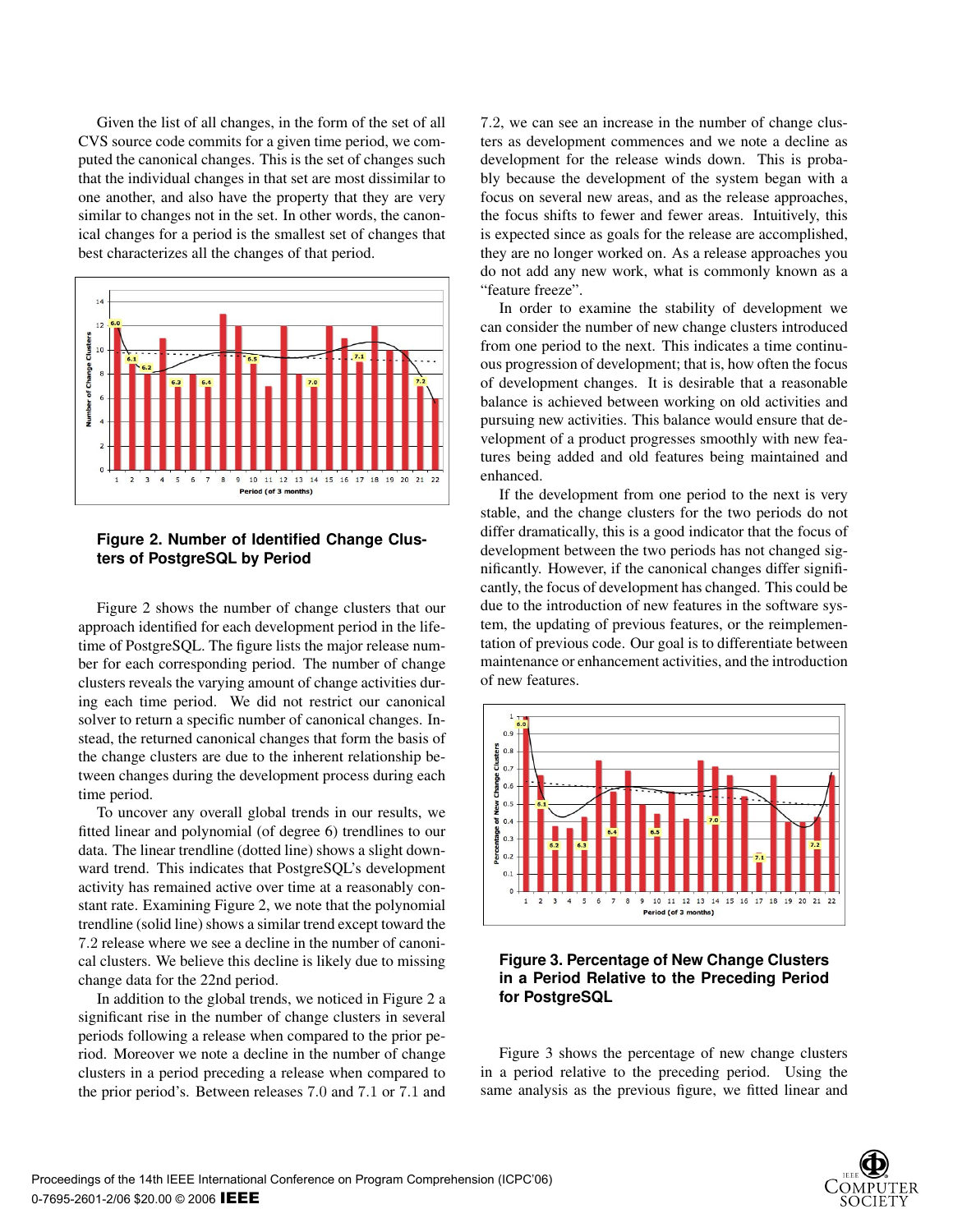

**Figure 4. Number of New Change Clusters Over Time of PostgreSQL**

polynomial trendlines. Both trendlines are showing a constant rate with a slight downward trend for the data. This trend indicates that the development team is working on new activities/features while continuing work on old activities/features. Moreover a closer analysis of the data reveals that for most periods following a release there is a rise in the percentage of new change clusters. Unfortunately, this trend is not consistent across all releases. Releases <sup>6</sup>.<sup>0</sup> and <sup>6</sup>.<sup>1</sup> are all done within a single period. Furthermore, the period following release <sup>7</sup>.<sup>0</sup> exhibits drop in the percentage of new change clusters. It is interesting to note that the periods between releases <sup>6</sup>.<sup>5</sup> and <sup>7</sup>.<sup>1</sup> (in particular periods 13-16) exhibit a rather high percentage of new change clusters when compared to the other periods in the lifetime of PostgreSQL. These few periods with a high percentage of new change clusters could be attributed to the work done in the <sup>6</sup>.<sup>5</sup> release to permit the team to add features more frequently. The release notes for release <sup>6</sup>.<sup>5</sup> support our position:

*"This release marks a major step in the development team's mastery of the source code we inherited from Berkeley. You will see we are now easily adding major features, thanks to the increasing size and experience of our world-wide development team."*

To further corroborate this quote, we examine Figure 2 and note that periods 1 to 7 exhibited a drop in the amount of change clusters/activities that the PostgreSQL team was able to work on. Following the work done in release <sup>6</sup>.<sup>5</sup> the team was able to work consistently on more change clusters and was able to work on more new change clusters over time. These findings match well with the problems that the PostgreSQL team has noted (slower development progress). Their refactoring work in release <sup>6</sup>.<sup>5</sup> has helped them address this concern well. Clearly, the increase in the number of developers working on the project could explain some of the trends that we noticed. Nevertheless we believe that

the larger number of developers is not sufficient to justify these trends since a brittle code base is likely to suffer many problems that would slow down the progress of the project. An increase in the number of developers does not imply improved efficiency in the refactoring process if the code is fragile.

In order to show conclusively that new features are actually being implemented or reimplemented (which in the context of our approach is viewed as a new feature being implemented with same or similar functionality), we see if a change cluster is considered new over the entire lifetime of the software's development. Similarly to the process of determining new change clusters relative to the previous period, we see whether a change cluster has been represented in any previous periods.

Figure 4 shows the percentage of new change clusters in a period relative to all prior periods. The trendlines in the figure show the following characteristics:

- 1. There is a downward trend in the addition of new features in the PostgreSQL project. This downward trend of adding new features may indicate the project's maturity over time as the focus shifts from adding new features to mainly servicing small enhancements and bug fixes [23]. The constant rate of work  $(i.e., change)$ clusters), shown in Figure 2, indicates that development in the project is still continuing at a constant rate but with development focus shifting into more maintenance and servicing.
- 2. Examining the polynomial fit (solid line), it appears that following release <sup>7</sup>.<sup>0</sup> the work on new change clusters have slowed down drastically. Consulting the release notes for the following releases shows that these releases focused on optimizing the database to handle large workload and on removing many limitations. To achieve these goals, the releases are likely to focus more on reworking old features and enhancing them instead of adding new features.

Once we have the change clusters for a period we can determine the distribution of changes with respect to the period's clusters. For example in period 3, there are 8 change clusters. However, it may not be that changes in these clusters are evenly distributed; in fact, it is very unlikely that is the case. In order to determine the distribution of changes between the different change clusters, we consider all the changes of the period and associate each change with it's nearest neighbor in the set of canonical changes using the similarity measure we already computed to determine those canonical changes. In period 3 we can see that the distribution of the change clusters is largely in one area (at one-third of the effort distribution) with the rest of the clusters being fairly evenly distributed. This measure in actuality is, by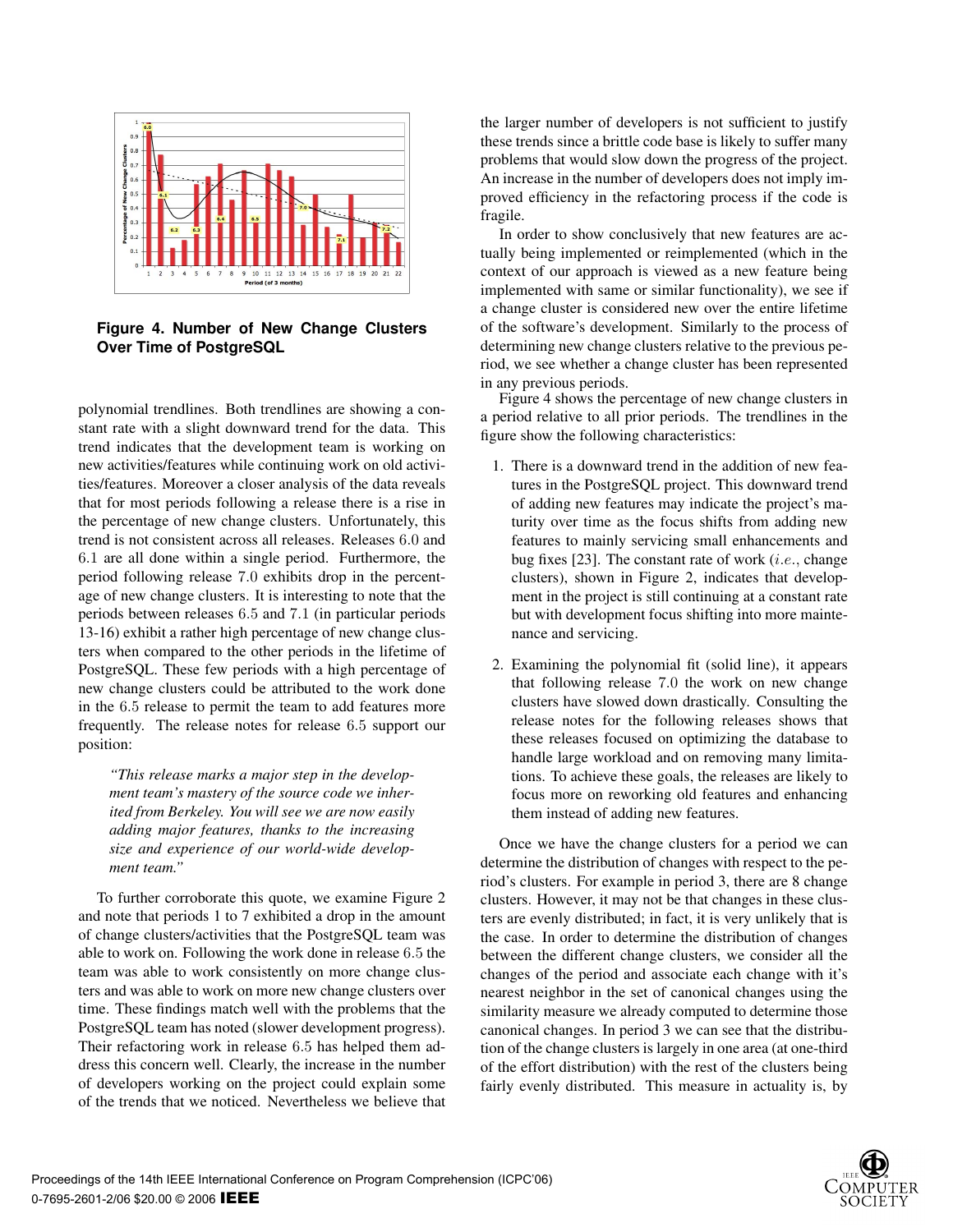proxy, a measure of the effort distribution for the period. We can see the distribution in Figure 5.



**Figure 5. Distribution of Changes in Period 3 Between Identified Change Clusters of PostgreSQL**

Using this information we can determine how much change occurred in a specific area. Rather than simply stating that there were 8 change clusters, we can actually state how much of the overall changes were represented in each of these 8 clusters. In the example of period 3, we can further characterize each of these clusters as new and old development using the number of new canonical changes over time. The last 4 items in the graph can be characterized as old (maintenance) and the first 4 as new development. This provides a more refined view of the status of development for a given period.

#### 7 Related Work

The work presented in this paper analyzes historical project information stored in software repositories, such as source control repositories, to derive a characterization for different time periods throughout the lifetime of a software project. We now briefly overview previous work and contrast our approach to such work.

Works by Lehman [14], Godfrey [16], and Gall  $et$  al. [9] measure global software metrics such as LOC and number of changes to recognize areas and periods of rapid and slow evolution. Such approaches cannot recognize how periods relate to each other or what are the main work activities within specific periods. For example, even though a time period had thousands of changes all the changes could be mapped to mainly developing a single feature or a limited set of features.

Hassan and Holt [12] propose measuring the spread

of changes over the files or subsystems of software system. Their intuition is that periods with changes spread out through the source code are good indicators of developers working on a large number of activities concurrently (e.g., bugs or features) in the same time. In contrast to our presented approach, their approach does not give actual examples of the activities. Their approach simply states that too much work is being done but it cannot give example changes that characterize the different work activities. Furthermore, they do not investigate how work activities within different periods relate to each other, *i.e.*, whether work activities during a time period represent continuation of old work activities or if they represent new activities.

Lientz *et al.* [15] present the results of a survey that describes the amount of effort in large software projects allocated to the different maintenance categories such as perfective, adaptive, etc. Recent work by Schach et al. [26] explored the results of the survey through manual analysis of source control data. The presented approach can automatically compare the work activities across time periods in the lifetime of a software project. The approach can determine whether activities are new development or continuation of old work. The old work activities could be considered as maintenance activities. An automated lexical analysis, such as the one used by Mockus and Votta [19], can be employed to divide modifications into different categories (such as adaptive maintenance or inspection maintenance) based on the content of the detailed message attached to a modification.

Barry *et al.* [1], and Xing and Stroulia [30] characterize different time periods within a project's lifetime using a combination of characteristics about the spread of changes, the amount of changes, and the effect of the changes on the dependencies structure. In contrast to our approach, the aforementioned work simply describes a single major development focus during a time period such as rapid development, restructuring, etc. The aforementioned work is not able to identify the few main work activities in a time period such as work to implement particular features.

# 8 Future work

We would like to analyze more software systems using our approach in order to find more general trends. This will not only demonstrate further that our approach is effective in objectively characterizing the evolution of a software system, but also may reveal trends that we did not expect to see. Considering systems with varying longevity would allow us to determine what trends are typical for different length projects.

The canonical set framework allows for the weighting of changes by providing a saliency measure. In this work, we assumed that all changes were as important as all other

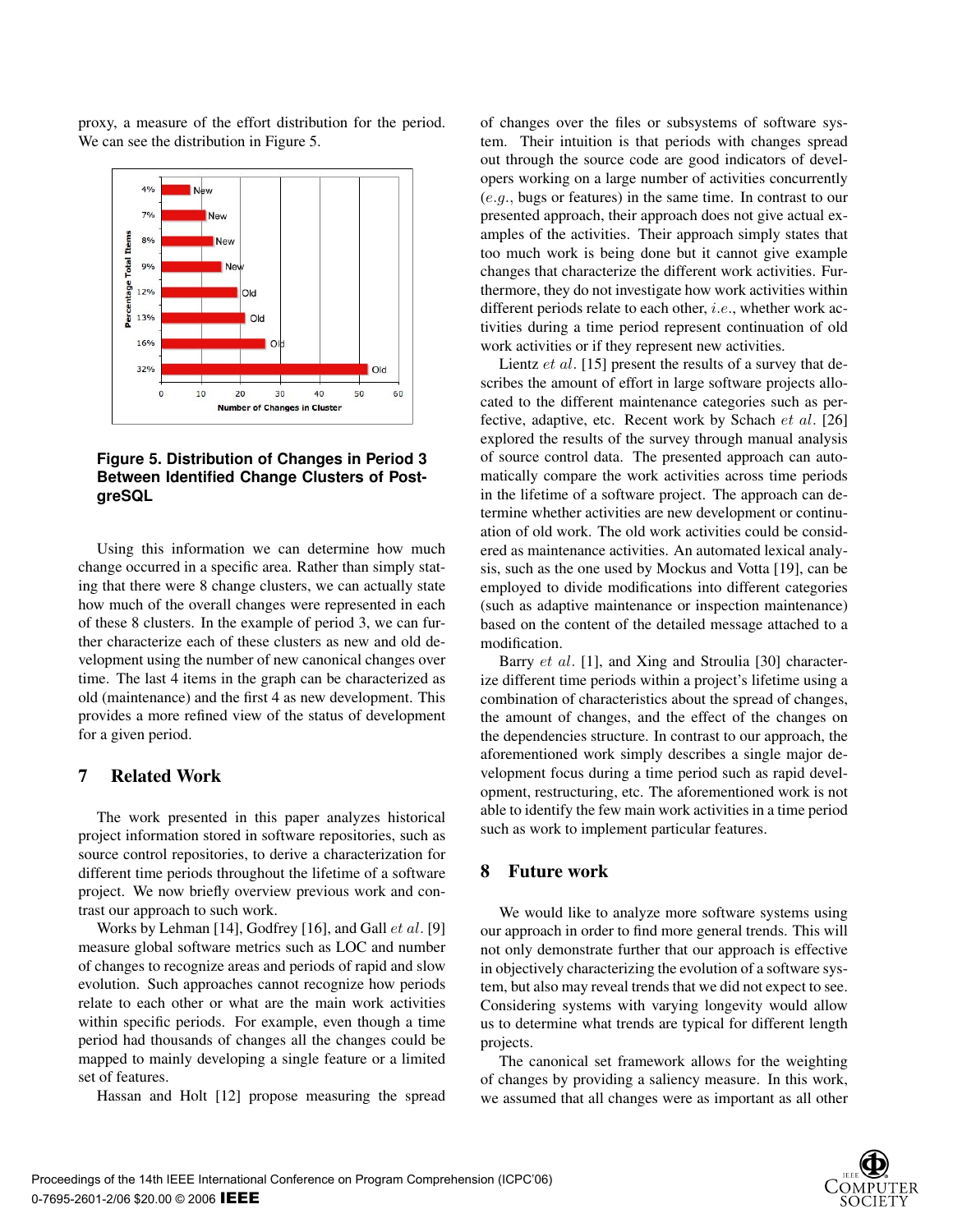changes, which is more than likely not the case. In our future work we hope to correlate features with change sequences and provide a measure of saliency such that it is higher for features that have either been part of the system for a longer period of time, or are more critical to the system, or have been updated more frequently.

In addition, we would also like to examine systems based on varying period lengths. Rather than partitioning periods, as we did in this paper, to a fixed time frame, we would like to partition the life-cycle of a system into varied lengths. This would allow a manager to answer questions such as: "how has the development of my system evolved in the past 2 months as compared to the previous year?"

In terms of planning for future development, we would like to be able to provide managers with information so that they can anticipate not only the type of development, which would be useful, but the areas in which development will occur. This could be achieved by recognizing previous patterns of canonical changes, which would allow managers to assign tasks more appropriately to developers based on the upcoming needs of development on the system.

Lastly, it would be beneficial to testing teams for consider bug fixes and bug counts in our analysis. If we could correlate the introduction of new code and new bugs, as well as when maintenance work is primarily bug fixes, we could aid managers in assigning work tasks more appropriately.

#### 9 Conclusions

A good understanding of the progress of code change activities in large software projects is essential to ensure that managers can monitor the progress of a project and plan for future activities. In this paper we presented an approach to characterizing the evolution of software systems and providing managers with an analysis of change activities.

The approach of using canonical sets not only allows managers to determine what change activities are being focused on during a given period, but also provides more information. Specifically, it provides managers with information about the number of areas where changes have been applied. This allows them to see when the development team has focused on several activities or just on few. It also shows managers what those activities are by providing representative examples of them.

We can also identify when code maintenance or refactoring work is being performed as compared to new development on the software system. We can then list what development occurred and when it occurred. Comparing the canonical changes of two consecutive periods provides similar information that depicts how the focus of development changes from one period to the next.

Using this information, and a clustering technique, we are able to show the distribution of changes between identified change clusters. The number of changes and the number of change clusters individually show how much change occurred in a system and what the change areas were, respectively. However, neither or them can depict the distribution of change activity. By applying a clustering technique we are able to show the distribution of changes with respect to individual change clusters, which can be inferred as a distribution of effort.

The advantages of using canonical sets to depict software evolution lie in its ability to define the number of change clusters as well as represent those change clusters by examples. It does not rely on the frequency of commits, as a histogram would, but provides the canonical changes by exploiting the structure of the changes made during a time period. It is capable of accurately depicting the change activity of a period without being skewed by the commit frequency of developers. Our approach not only avoids human intervention with its objectivity but also quantitatively characterizes trends in software systems that would otherwise require an in-depth knowledge of the entire life-cycle of the system.

#### References

- [1] E. J. Barry, C. F. Kemere, and S. A. Slaughter. On the uniformity of software evolution patterns. In *Proceedings of the 25th International Conference on Software Engineering*, pages 106–113, Portland, Oregon, May 2003.
- [2] A. Bauer and M. Pizka. The contribution of free software to software evolution. In *Proceedings of the 6th IEEE International Workshop on Principles of Software Evolution*, Helsinki, Finland, Sept. 2003.
- [3] D. Cubranic and G. C. Murphy. Hipikat: Recommending pertinent software development artifacts. In *Proceedings of the 25th International Conference on Software Engineering*, pages 408–419, Portland, Oregon, May 2003.
- [4] CVS Concurrent Versions System. Available online at http://www.cvshome.org.
- [5] T. Denton, J. Abrahamson, and A. Shokoufandeh. Approximation of canonical sets and their application to 2d view simplification. In *IEEE Conference on Computer Vision and Pattern Recognition*, Washington, DC, June 2004.
- [6] T. Denton, M. F. Demirci, J. Abrahamson, A. Shokoufandeh, and S. Dickinson. Bounded canonical sets and their applications to view indexing. In *17th IAPR International Conference on Pattern Recognition*, Cambridge, United Kingdom, August 2004.
- [7] K. Fogel. *Open Source Development with CVS*. Coriolos Open Press, Scottsdale, AZ, 1999.
- [8] M. Fowler. *Refactoring: Improving the Design of Exisiting Code*. Addison Wesely Longman, Boston, USA, 1999.
- [9] H. Gall, M. Jazayeri, and J. Krajewski. Cvs release history data for detecting logical couplings. In *Proceedings of the 6th IEEE International Workshop on Principles of Software Evolution*, Helsinki, Finland, Sept. 2003.